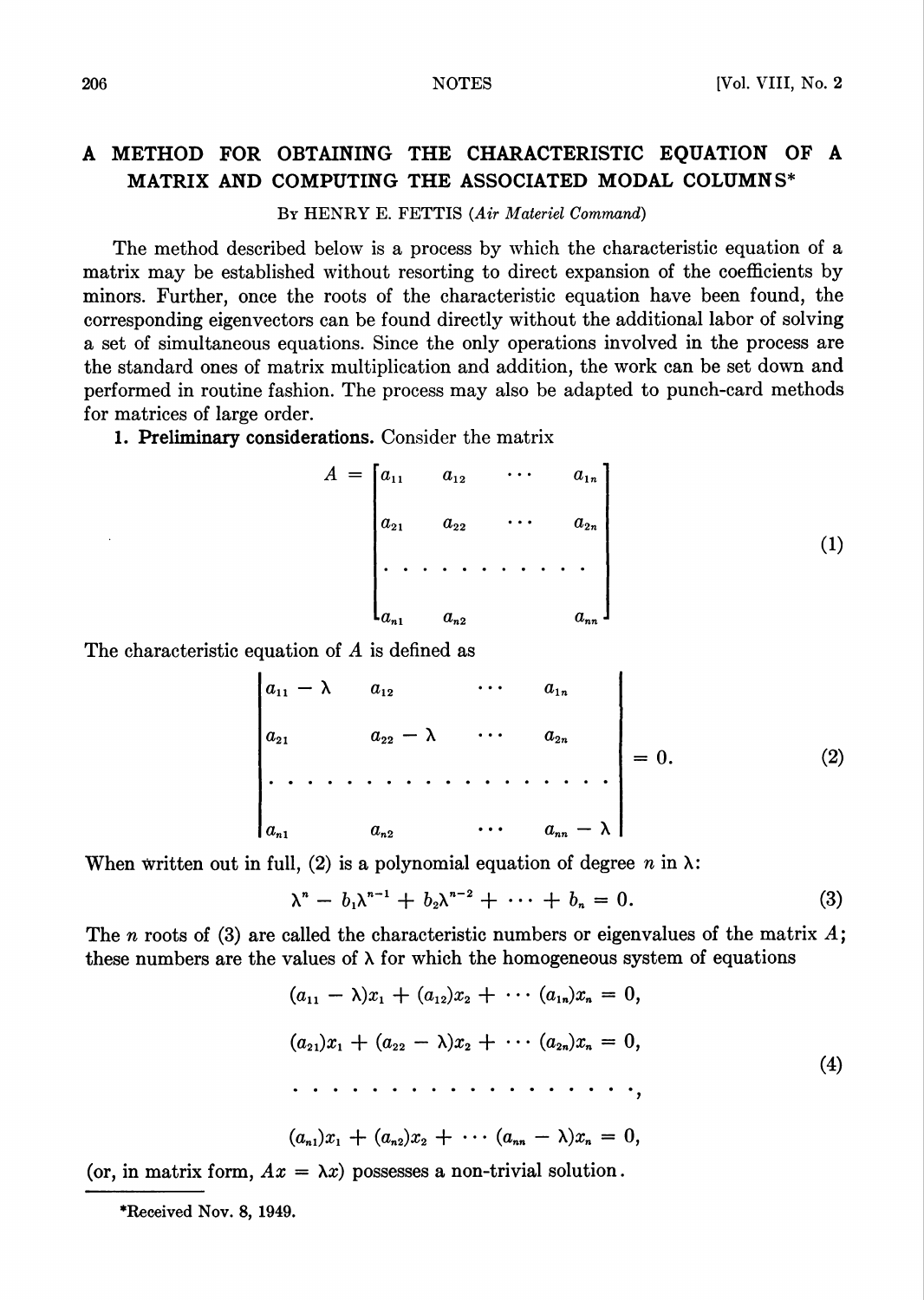The expansion of (2) in the form (3) requires the evaluation of sums of determinants of successively higher order, commencing with  $b_1$  as the sum of the n elements on the principal diagonal.  $b_1$  is called the trace of the matrix A, written

$$
b_1 = \operatorname{Tr} A. \tag{5}
$$

Similarly,  $b_2$  is the sum of all determinants of order 2 whose diagonal<sup>1</sup> elements coincide with the diagonal elements of A. In all there will be  $n(n - 1)/2$  such determinants. In a like manner,  $b_3$  is made up of the sum of the  $n(n - 1)$   $(n - 2)/6$  determinants of order 3 which can be formed in this way; continuing, it is found that  $b_n = |A|$ . It is evident that as the order of the matrix increases, the labor involved in expanding the characteristic equation also increases, but much more rapidly, so that a point is soon reached for which direct expansion is impractical.

In addition to the work required in deriving the characteristic equation, the complete solution of the problem will in general require the resubstitution of the roots of the equation into the original system of equations to obtain the corresponding relation between the  $x_i$ . Since for  $\lambda$  equal to any root of (3), the system (4) becomes consistent, it suffices to solve for  $(n - 1)$  of the  $x_i$  in terms of any arbitrary one. The relation between the  $x_i$  which is now determined apart from an arbitrary numerical factor (whose actual value is usually of no concern) is called the modal column or eigenvector corresponding to the characteristic number. Obviously for a matrix of order 4 or higher such a solution would become extremely laborious in view of the fact that for each of the n characteristic numbers, a system of  $(n - 1)$  simultaneous equations must be solved.

In the following section a method is set forth by which the characteristic equation of a matrix may be established in a routine manner employing the standard operations of matrix multiplication and addition. The labor does not increase with the order of the matrix to the extent that direct expansion does. In addition the results so obtained eliminate the necessity of solving a set of simultaneous equations for each root of the characteristic equation.

2. Summary of the method. Let the given matrix be  $A$ , and define the successive matrices  $A_k$  and numbers  $b_k$  as follows:

$$
A_0 = A, \t b_1 = (\text{Tr } A_0);
$$
  
\n
$$
A_1 = b_1 A_0 - A_0^2, \t b_2 = (\text{Tr } A_1)/2;
$$
  
\n
$$
A_2 = b_2 A_0 - A_0 A_1, \t b_3 = (\text{Tr } A_2)/3;
$$
  
\n(6)

in general

$$
A_k = b_k A_0 - A_0 A_{k-1}, \qquad b_{k+1} = (\text{Tr } A_k)/(k+1).
$$

Continuing the above, it will be found that  $A_n = 0$ . This result serves as a check on the correctness of the operations. When this point has been reached, the characteristic equation is

$$
\lambda^{n} - b_{1}\lambda^{n-1} + b_{2}\lambda^{n-2} + \cdots + (-)^{n}b_{n} = 0.
$$
 (7)

<sup>•</sup>The term "diagonal elements" is used to denote the elements of the principal diagonal.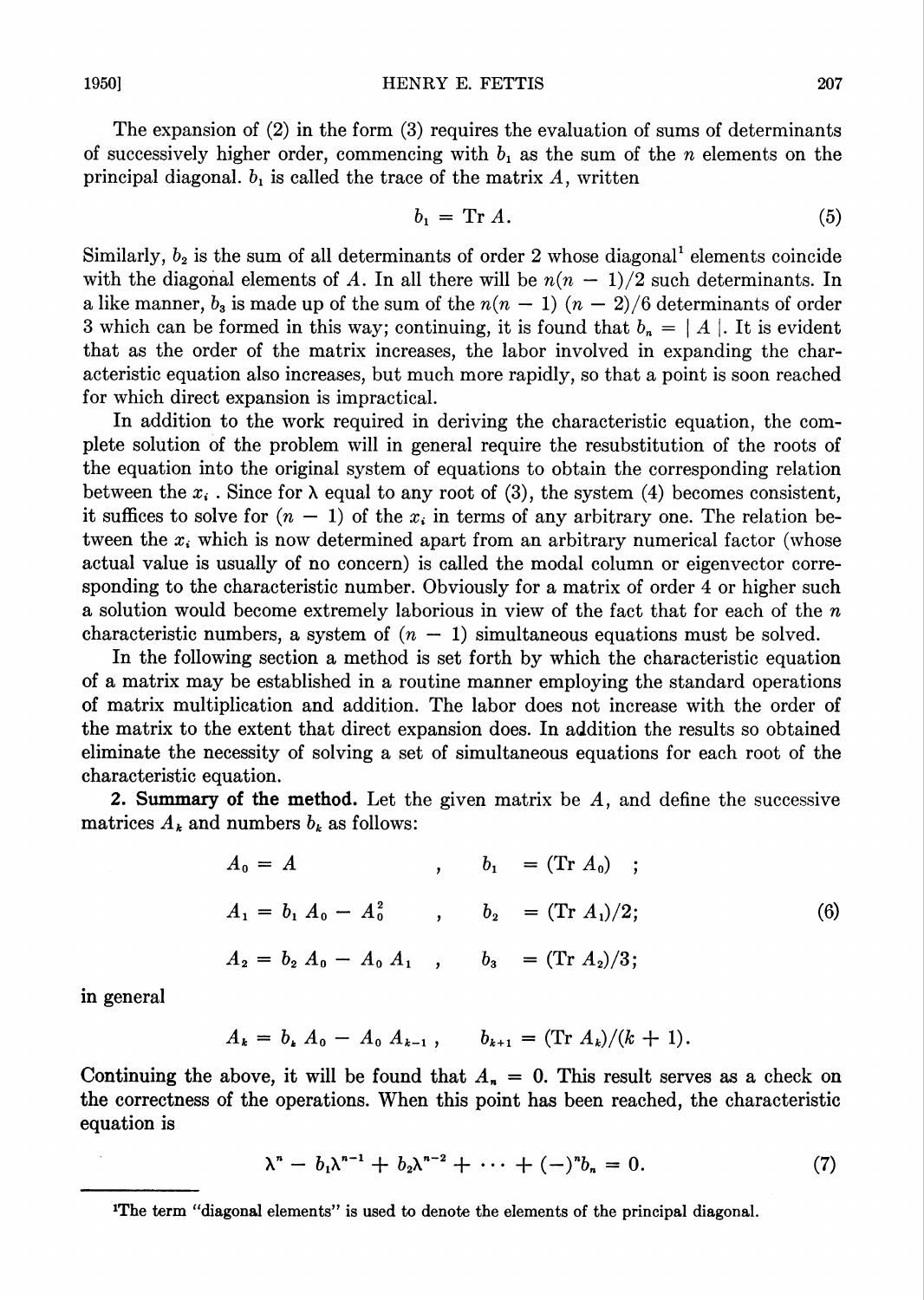Further, if  $\lambda_i$  is any root of (7), the corresponding eigenvector  $x^{(i)}$  is proportional to any column of the matrix

$$
A_0\lambda_i^n - A_1\lambda_i^{n-1} + A_2\lambda_i^{n-2} + \cdots (-)^{n-1}A_{n-1}\lambda_i.
$$
 (8)

In actual practice it is not necessary to compute all the elements of the various matrices. In fact, if  $n \geq 4$ , only  $(n-3)$  of the matrices  $A_k$  need be computed in their entirety.

The method and its modifications are illustrated in the next section.

3. Numerical example<sup>2</sup>. For the matrix

| $A =$     | $\boldsymbol{2}$        | $\boldsymbol{2}$ | $\bf{0}$     | 3                       |                         |                         |
|-----------|-------------------------|------------------|--------------|-------------------------|-------------------------|-------------------------|
|           | $-2$                    | $\bf{0}$         | $-3$         | $\bf{5}$                | $\boldsymbol{0}$        |                         |
|           | $\bf{0}$                | $-3$             | $\cdot$ 5    | $\mathbf{1}$            | $\mathbf{1}$            |                         |
|           | $\overline{3}$          | $\overline{5}$   | $\mathbf{1}$ | $-3$                    | $\mathbf{1}$            |                         |
|           | $\cdot$ 1               | $\boldsymbol{0}$ | $\mathbf{1}$ | $-1$                    | $\mathbf{1}$            |                         |
|           |                         |                  |              |                         |                         |                         |
| $A_0 =$   | -2                      | $\boldsymbol{2}$ | $\bf{0}$     | $\bf{3}$                |                         | $\bf{2}$                |
|           | $-2$                    | $\boldsymbol{0}$ | $-3$         | $\overline{5}$          | $\bf{0}$                | $\boldsymbol{0}$        |
|           | $\bf{0}$                | $\cdot$ 3        | $-5$         | $\mathbf{1}$            | $\mathbf{1}$            | $\cdot 6$               |
|           | $\overline{\mathbf{3}}$ | $\bf{5}$         | $\mathbf{1}$ | $-3$                    | $\cdot$ 1               | $\overline{\mathbf{5}}$ |
|           | $\cdot$ 1               | $\bf{0}$         | $\mathbf{1}$ | $-1$                    | $\cdot$ 1 $\cdot$       | $\cdot$ 2               |
| $A_0^2 =$ | 18                      | 19               | 8            | $-24$                   | 0 <sup>1</sup>          | 21                      |
|           | 19                      | 38               | <b>20</b>    | $-24$                   | $\cdot 6$               | 47                      |
|           | 8                       | 20               | 36           | $-24$                   | $\overline{7}$          | 33                      |
|           | $-24$                   | 24               | $-24$        | 45                      | $\bf{2}$                | $-25$                   |
|           | $\boldsymbol{0}$        | $\bf 6$          | 7            | $\overline{\mathbf{2}}$ | $\overline{\mathbf{4}}$ | 7                       |

Thus,  $b_1 = -11$ .

(The columns on the right consist of the sums of the elements of the respective rows. These serve as a check on the matrix multiplication, since the product of the sum column

we have

<sup>2</sup>This example is taken from W. Kincaid's paper Numerical methods for finding the characteristic roots and vectors of matrices, Q. Appl. Math, 5, 320-345 (1947).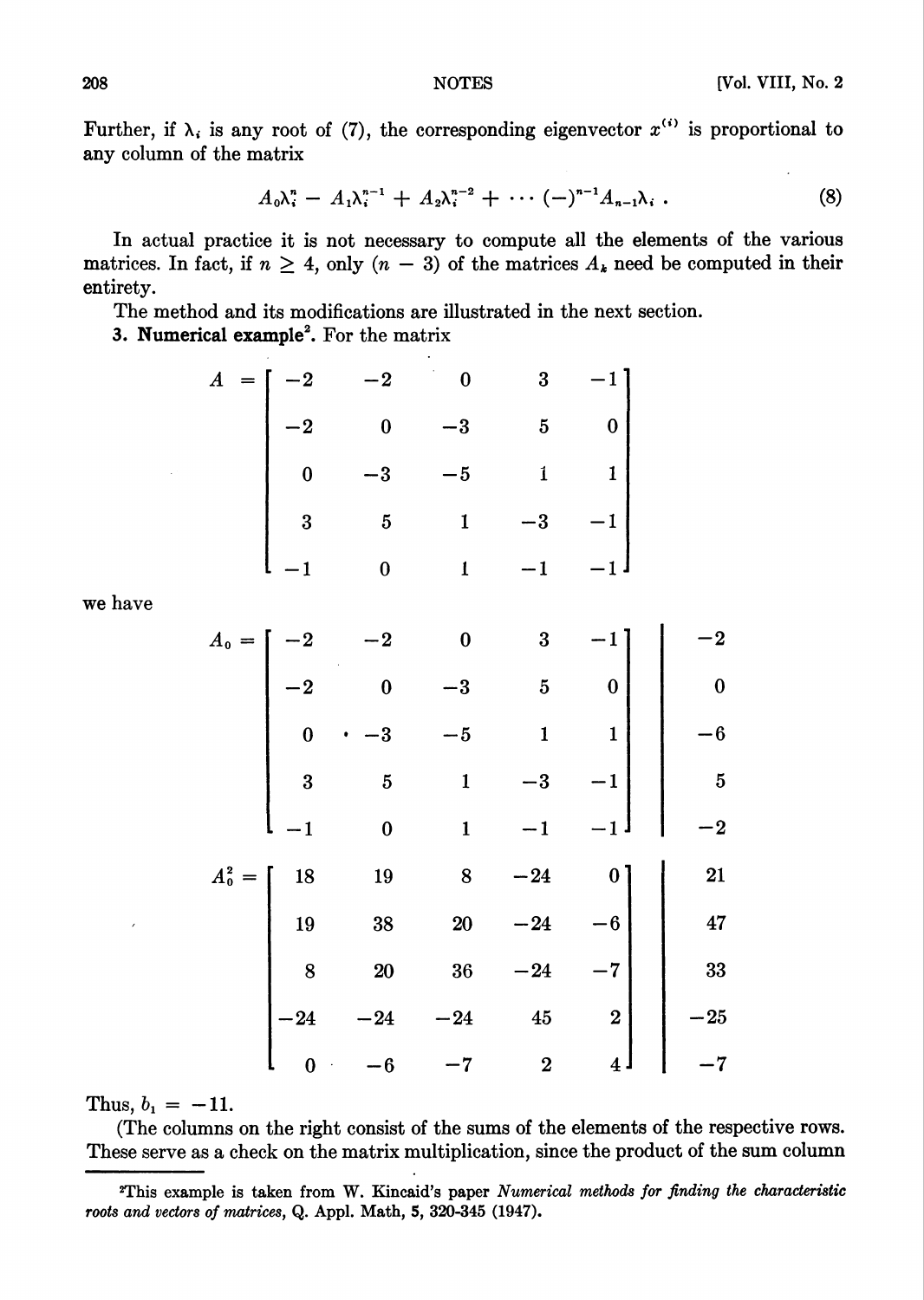of any matrix into any other matrix should equal the sum-column of the product matrix.) Continuing we compute  $A_1 = b_1 A_0 - A_0^2$  and  $A_0 A_1$ :

$$
A_{1} = A_{0}A_{1} = A_{1}A_{0}A_{1} = A_{0}A_{1} = A_{1}A_{0}A_{1} = A_{1}A_{0}A_{1} = A_{1}A_{0}A_{1} = A_{1}A_{0}A_{1} = A_{1}A_{0}A_{1} = A_{1}A_{0}A_{1} = A_{1}A_{0}A_{1} = A_{1}A_{0}A_{1} = A_{1}A_{0}A_{1} = A_{1}A_{0}A_{1} = A_{1}A_{0}A_{1} = A_{1}A_{0}A_{1} = A_{1}A_{0}A_{1} = A_{1}A_{0}A_{1} = A_{1}A_{0}A_{1} = A_{1}A_{0}A_{1} = A_{1}A_{0}A_{1} = A_{1}A_{0}A_{1} = A_{1}A_{0}A_{1} = A_{1}A_{0}A_{1} = A_{1}A_{0}A_{1} = A_{1}A_{0}A_{1} = A_{1}A_{0}A_{1} = A_{1}A_{0}A_{1} = A_{1}A_{0}A_{1} = A_{1}A_{0}A_{1} = A_{1}A_{0}A_{1} = A_{1}A_{0}A_{1} = A_{1}A_{0}A_{1} = A_{1}A_{0}A_{1} = A_{1}A_{0}A_{1} = A_{1}A_{0}A_{1} = A_{1}A_{0}A_{1} = A_{1}A_{0}A_{1} = A_{1}A_{0}A_{1} = A_{1}A_{0}A_{1} = A_{1}A_{0}A_{1} = A_{1}A_{0}A_{1} = A_{1}A_{0}A_{1} = A_{1}A_{0}A_{1} = A_{1}A_{0}A_{1} = A_{1}A_{0}A_{1} = A_{1}A_{0}A_{1} = A_{1}A_{0}A_{1} = A_{1}A_{0}A_{1} = A_{1}A_{0}A_{1} = A_{1}A_{0}A_{1} = A_{1}A_{0}A_{1} = A_{1}A_{0}A_{1} = A_{1}A_{0}A_{1} = A_{1}A_{0}A_{1} = A_{1}A_{0}A_{1} = A_{1}A_{0}A_{1} = A_{1}A_{0}A_{1} = A_{1}A_{0}A_{1} = A_{1}A_{0}
$$

Thus  $b_2 = -20/2 = -10$ . Next we find  $A_2$  from  $A_2 = b_2 A_0 - A_0 A_1$ , and the diagonal elements only of the product  $A_0A_2$  .

$$
A_{2} = A_{0} \cdot A_{2} = A_{0} \cdot A_{2} = A_{0} \cdot A_{2} = A_{0} \cdot A_{2} = A_{0} \cdot A_{2} = A_{0} \cdot A_{2} = A_{0} \cdot A_{2} = A_{0} \cdot A_{2} = A_{0} \cdot A_{2} = A_{0} \cdot A_{2} = A_{0} \cdot A_{2} = A_{0} \cdot A_{2} = A_{0} \cdot A_{2} = A_{0} \cdot A_{2} = A_{0} \cdot A_{2} = A_{0} \cdot A_{2} = A_{0} \cdot A_{2} = A_{0} \cdot A_{2} = A_{0} \cdot A_{2} = A_{0} \cdot A_{2} = A_{0} \cdot A_{2} = A_{0} \cdot A_{2} = A_{0} \cdot A_{2} = A_{0} \cdot A_{2} = A_{0} \cdot A_{2} = A_{0} \cdot A_{2} = A_{0} \cdot A_{2} = A_{0} \cdot A_{2} = A_{0} \cdot A_{2} = A_{0} \cdot A_{2} = A_{0} \cdot A_{2} = A_{0} \cdot A_{2} = A_{0} \cdot A_{2} = A_{0} \cdot A_{2} = A_{0} \cdot A_{2} = A_{0} \cdot A_{2} = A_{0} \cdot A_{2} = A_{0} \cdot A_{2} = A_{0} \cdot A_{2} = A_{0} \cdot A_{2} = A_{0} \cdot A_{2} = A_{0} \cdot A_{2} = A_{0} \cdot A_{2} = A_{0} \cdot A_{2} = A_{0} \cdot A_{2} = A_{0} \cdot A_{2} = A_{0} \cdot A_{2} = A_{0} \cdot A_{2} = A_{0} \cdot A_{2} = A_{0} \cdot A_{2} = A_{0} \cdot A_{2} = A_{0} \cdot A_{2} = A_{0} \cdot A_{2} = A_{0} \cdot A_{2} = A_{0} \cdot A_{2} = A_{0} \cdot A_{2} = A_{0} \cdot A_{2} = A_{0} \cdot A_{2} = A_{0} \cdot A_{2} = A_{0} \cdot A_{2} = A_{0} \cdot A_{2} = A_{0} \cdot A_{2} = A_{0} \cdot A_{2} = A_{0} \cdot A_{2} = A_{0} \cdot A_{2} = A_{0} \cdot A_{2} = A_{0} \cdot A_{2} = A_{0} \cdot A_{2} = A_{0} \cdot
$$

Thus,  $b_3 = 660/3 = 220$ . The diagonal elements of  $A_3$  and the coefficient  $b_4$  may now be found from  $A_3 = b_3A_0 - A_0A_2$  and  $b_4 = \text{Tr } A_3$ . The expression for  $A_4$  is rewritten as

$$
A_4 = b_4 A_0 - (b_3 A_0^2 - A_0^2 A_2).
$$

Again only the diagonal elements are needed.

$$
A_3 = \begin{bmatrix} 21 & & & & \\ 2 & 2 & & & \\ & -39 & & & \\ & -144 & & & \\ & & -84 & & \\ & & & -142 \end{bmatrix}; \quad A_0^2 A_2 = \begin{bmatrix} 3523 & & & & \\ 3523 & & & & \\ & 8117 & & & \\ & & 7192 & & \\ & & & 9366 & \\ & & & & 9366 \end{bmatrix}
$$

Thus,  $b_4 = -388/4 = -97$ .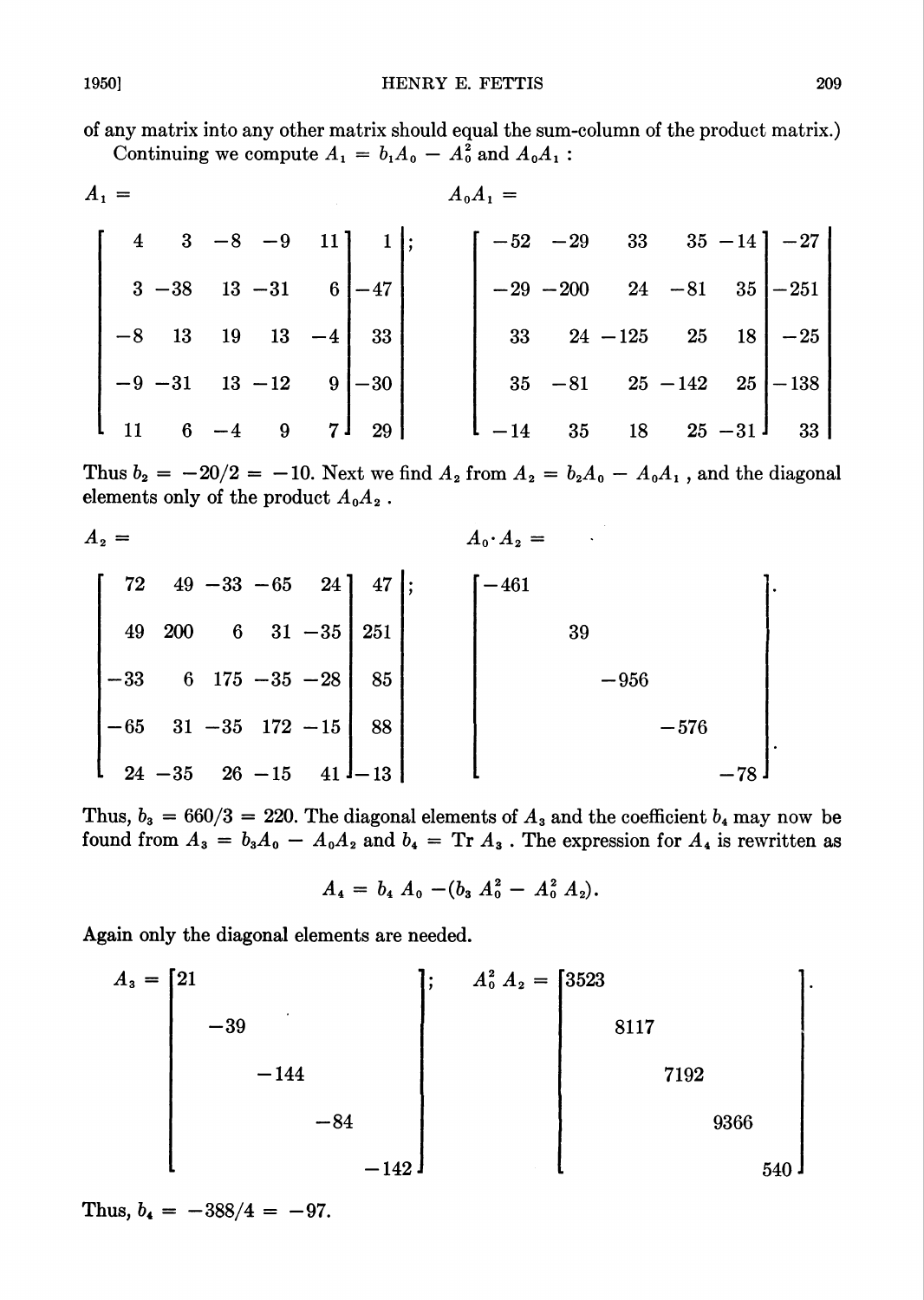$$
A_0 \cdot A_3 = b_3 A_0^2 - A_0^2 \cdot A_2 = \begin{bmatrix} 433 \\ 243 \\ 728 \\ 534 \\ 340 \end{bmatrix};
$$
  
728  
534  
340  
341  
340  
-243  
-243  
-243  
-243  
-243

Hence  $b_5 = -243$  and the characteristic equation is

$$
\lambda^5 + 11\lambda^4 - 10\lambda^3 + 220\lambda^2 - 97\lambda + 243 = 0.
$$

The roots<sup>3</sup> of this equation are

 $\lambda_1 = -9.886487, \quad \lambda_2 = -4.75775, \quad \lambda_3 = 4.22365, \quad \lambda_4 = -1.43300, \quad \lambda_5 = .85355.$ 

Rewriting the first columns of  $A_0$  ,  $A_1$  ,  $A_2$  and computing the first columns of  $A_3$  and  $A<sub>4</sub>$  by column multiplication gives

$$
(A_0) = \begin{bmatrix} -2 \\ -2 \\ 0 \\ 3 \\ 3 \\ -1 \end{bmatrix}; \quad (A_1) = \begin{bmatrix} 4 \\ 3 \\ 3 \\ -8 \\ -11 \end{bmatrix}; \quad (A_2) = \begin{bmatrix} 72 \\ 49 \\ -33 \\ -65 \\ 24 \end{bmatrix}; \quad (A_3) = b_3(A_0) - (A_0)(A_2) = \begin{bmatrix} 21 \\ -70 \\ 23 \\ 61 \\ -156 \end{bmatrix};
$$

where  $(A)$  denotes the first column of  $A$ . Finally

<sup>&</sup>lt;sup>3</sup>A convenient method for solving equations of this type is described by Shih-Nge Lin, A method of successive approximations of evaluating the real and complex roots of cubic and higher equations, J. Math. Phys., 20, 231-242 (1941).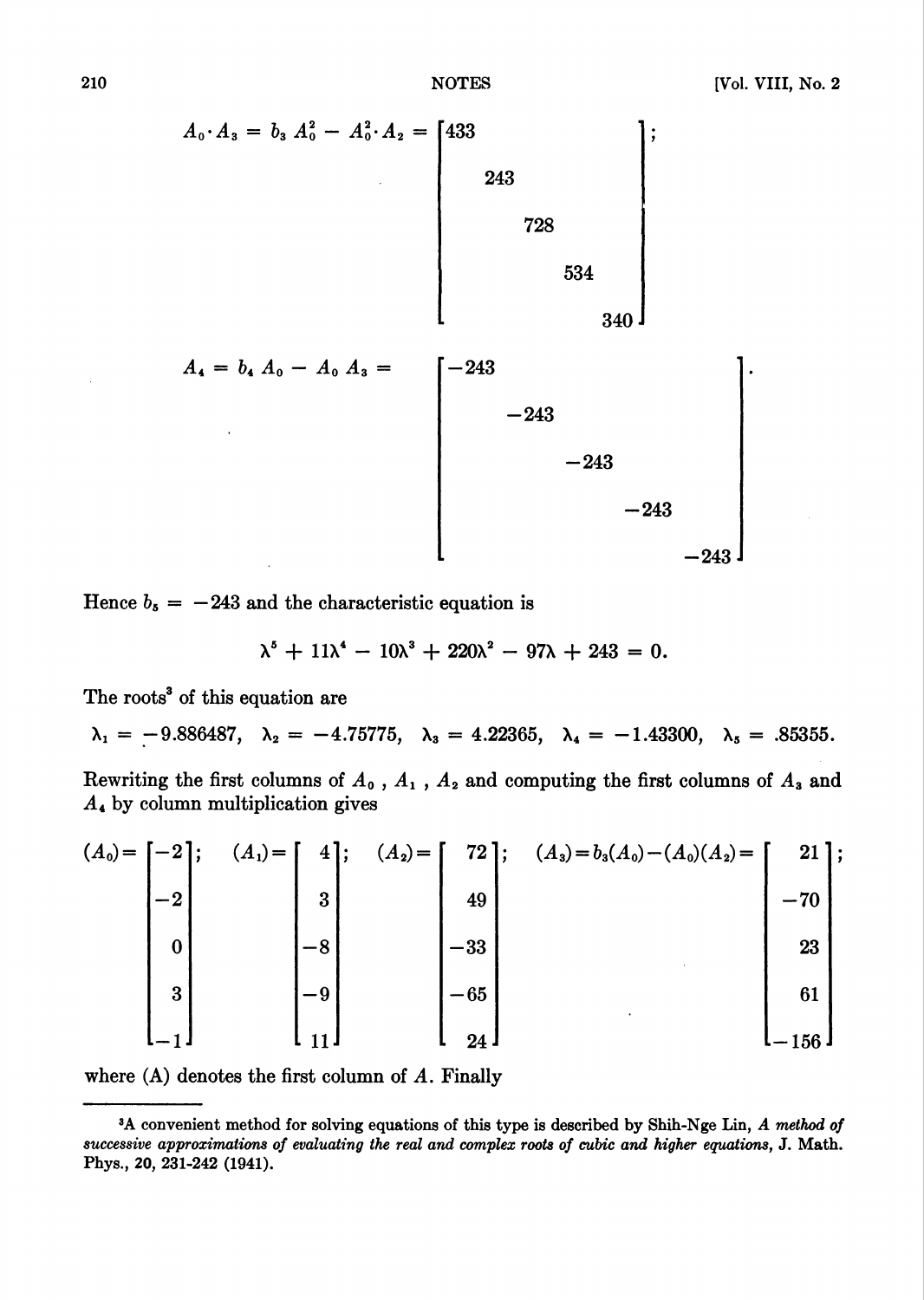$$
(A_4) = b_4(A_0) - A_0(A_3) = \begin{bmatrix} -243 \\ 0 \\ 0 \\ 0 \\ 0 \end{bmatrix}.
$$

As a further check, it is noted that the elements of  $(A_4)$  not previously computed are zero.

The eigenvectors are therefore (after removing a factor of  $\lambda_i$ ) proportional to

| $-2$ | $\lambda_i^4$ – |        | $4\lambda_i^3 +$ |       | 72 $\lambda_i^2$ – |                                | $21$ $\lambda_i + [-243]$ . |  |
|------|-----------------|--------|------------------|-------|--------------------|--------------------------------|-----------------------------|--|
| $-2$ |                 | 3      |                  | 49    |                    | $-70$                          |                             |  |
| 0    |                 | -8     |                  | $-33$ |                    | 23                             |                             |  |
| 3    |                 | $-9$ . |                  | $-65$ |                    | 61                             |                             |  |
|      |                 |        |                  | 24    |                    | $-156\,$ $\textbf{\textit{i}}$ |                             |  |

A convenient method of evaluating the above polynomials is by synthetic division. Thus for  $\lambda_1 = -9.886487$ ,

| $-2 - 4$                | $+$ 72                 | 21            |        | 243           |
|-------------------------|------------------------|---------------|--------|---------------|
| $19.772974 - 155.9393$  |                        | $+$ 829.8648  |        | $-7996.83$    |
| $-2+15.772974-83.9393$  |                        | $+808.8648$   |        | $-8239.83$    |
| $-2 - 3$                | $+$ 49                 | $+$ 70        | $\div$ | $\bf{0}$      |
|                         | $19.772974 - 165.8258$ | $+1154.997$   |        | $-12110.917$  |
| $-2+16.772974-116.8258$ |                        | $+ 1224.997$  |        | $-12110.917$  |
| $0 + 8$                 | $-33$                  | - 23          | $+$    | 0             |
| 0                       | $-79.0919$             | $+1108.195$   |        | $-10728.766$  |
| 8<br>$0+$               | $-112.0919 + 1085.195$ |               |        | $ -10728.766$ |
| $3 + 9$                 | $-65$                  | 61            | $\div$ | 0             |
| $-29.65946 + 204.2495$  |                        | $-1376.688$   |        | $+14213.68$   |
| $3 - 20.65946$          | $+139.2495$            | $-1437.688$   |        | $+ 14213.68$  |
| $-1 - 11$               | $+24$                  | $+$ 156       | $+$    | 0             |
| $+$ 9.886487 + 11.00873 |                        | $-346.11335$  | $+$    | 1879.553      |
| $-1 - 1.113513 +$       | 35.00873               | $-$ 190.11335 | $ + $  | 1879.553      |